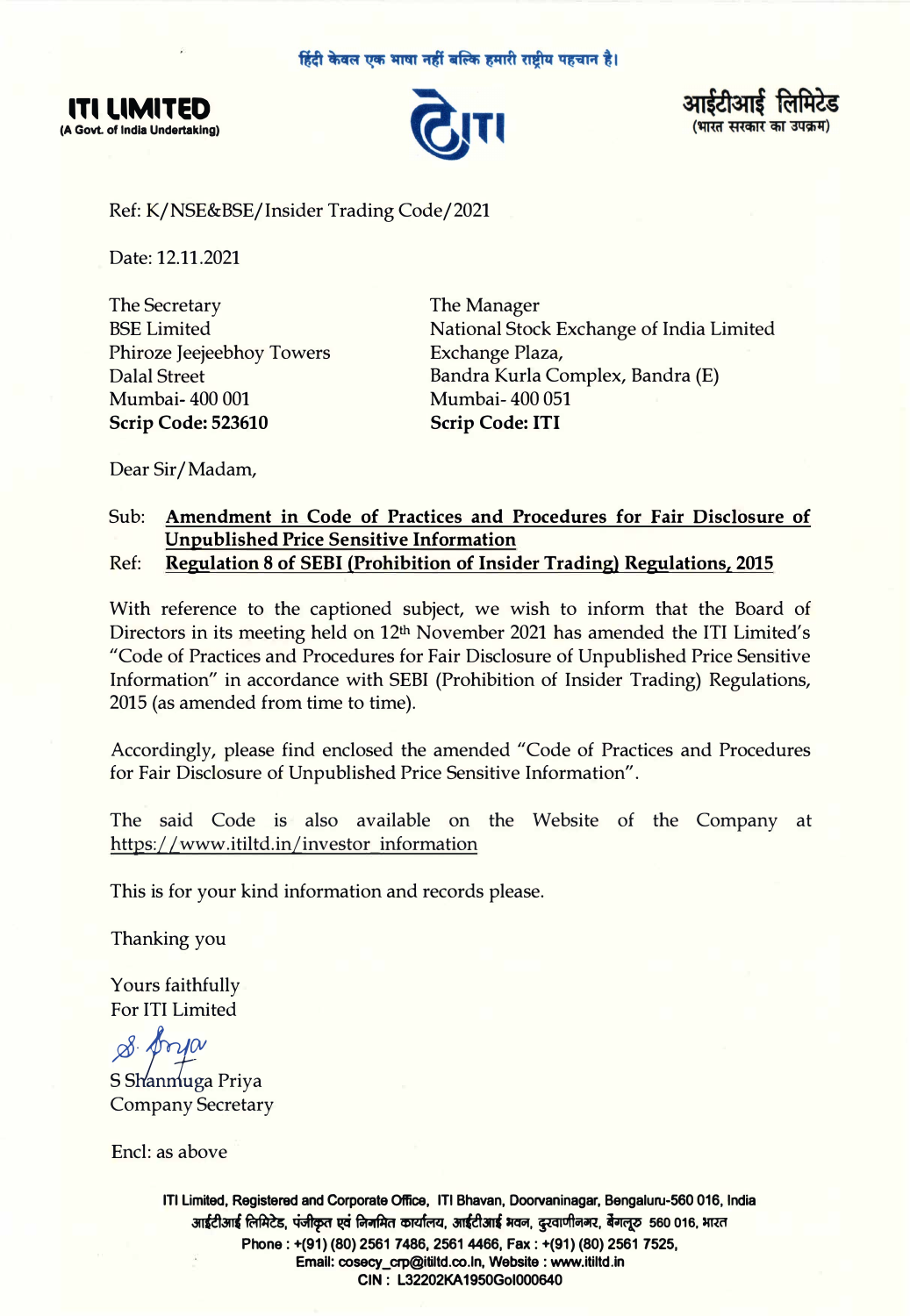## **CODE OF PRACTICES AND PROCEDURES FOR FAIR DISCLOSURE OF UNPUBLISHED PRICE SENSITIVE INFORMATION**

- **1.** The Company shall-
	- 1.1 Ensure prompt public disclosure of unpublished price sensitive information that would impact price discovery no sooner than credible and concrete information comes into being in order to make such information generally available.
	- 1.2 Avoid selective disclosure of unpublished price sensitive information and ensure that all unpublished price sensitive information is disclosed uniformly and universally.
	- 1.3 Ensure that any unpublished price sensitive information, which may have been disclosed selectively, inadvertently or otherwise, shall be promptly made available in public domain.
	- 1.4 Ensure that appropriate and fair response is provided to queries on news reports and requests for verification of market rumours by regulatory authorities.
	- 1.5 Ensure that the information shared with analysts and research personnel is not unpublished price sensitive information and further that information shared as above, shall also be hosted in the website of the Company.
	- 1.6 All unpublished price sensitive information shall be handled on a need-toknow basis i.e. no unpublished price sensitive shall be communicated to any person except in furtherance of the legitimate purposes, performance of duties or discharge of his legal obligations.
	- 1.7 Company Secretary is designated as the "Compliance Officer" to deal with all matters relating to dissemination of information and disclosure of unpublished price sensitive information.
	- 1.8 Any person in receipt of UPSI pursuant to a "legitimate purpose" shall be considered an "insider" for purposes of PIT Regulations and due notice shall be given to such persons to maintain confidentiality of such unpublished price sensitive information in compliance with these regulations. Such person shall keep information so received confidential and use them for legitimate purposes, performance of duties or discharge of legal obligations.
- **2.** Principles for determination of "Legitimate Purpose"
	- 2.1 The Company shall ensure that UPSI is: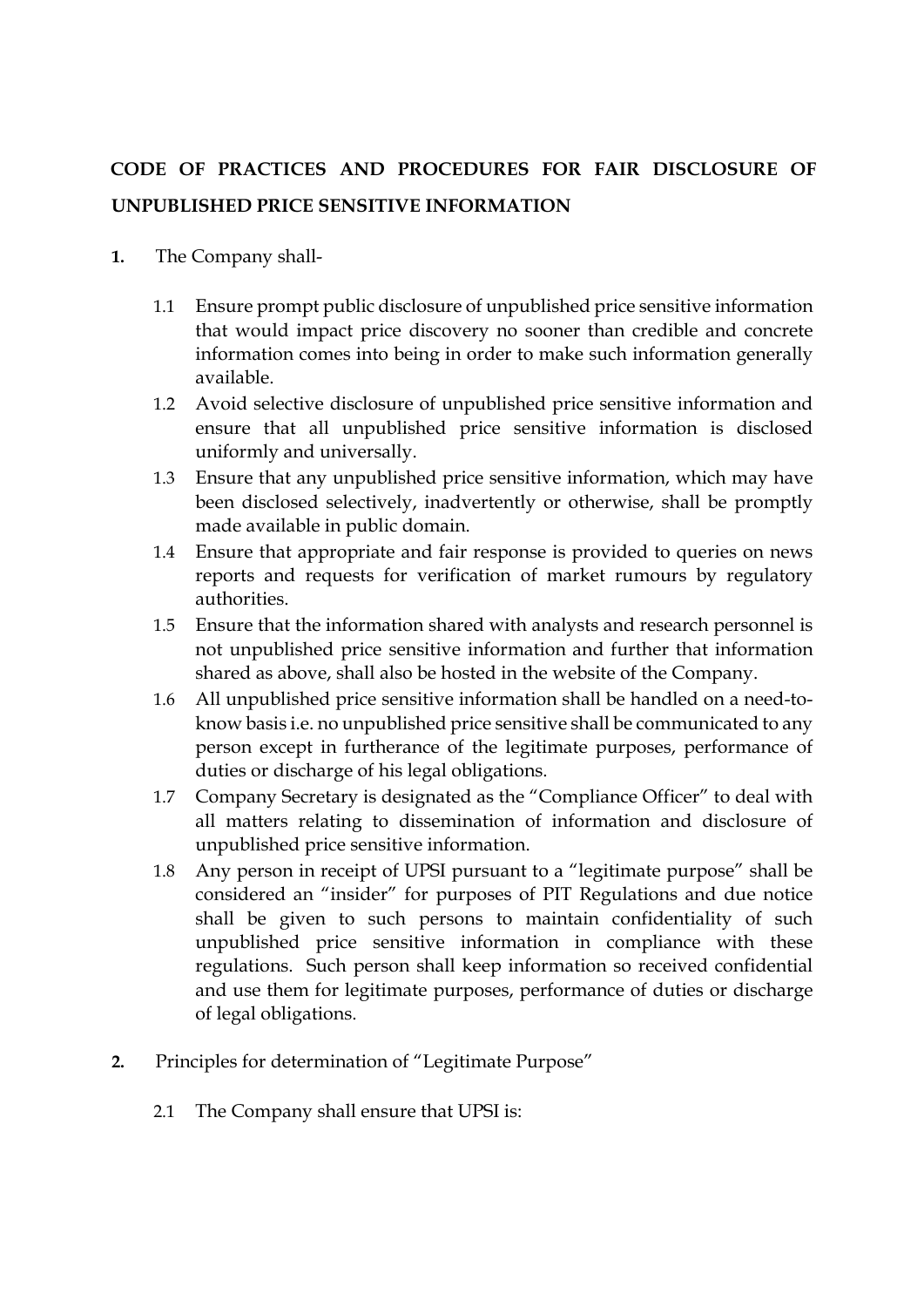- a. communicated, provided or is accessible to insiders; or
- b. procured by any person only in furtherance of legitimate purpose.
- 2.2 An action shall be considered to be undertaken for a "legitimate purpose" if:
	- a. It conforms with the statutes applicable to the Company;
	- b. It is taken pursuant to a legal/ regulatory obligation of the Company;
- 2.3. It conforms to the business of the Company/ is in the ordinary course of business of the Company;
- 2.4. It is undertaken by a person to fulfil the obligations of his/ her role with respect to the Company;
- 2.5. The action is executed in a manner which can be considered fair, transparent and effective;
- 2.6 The action does not lead to "market abuse";
- 2.7 The action does not result into personal benefit of any Connected Person.
- 2.8. Any person in receipt of unpublished price sensitive information pursuant to a "legitimate purpose" shall be considered an "insider" for the purposes of the PIT Regulation and Compliance Officer shall give due notice to such persons to maintain confidentiality of such unpublished price sensitive information in compliance with the PIT Regulations.
- **3.** Legitimate Purpose shall include sharing of UPSI in the ordinary course of business by an insider with partners, collaborators, lenders, customers, suppliers, merchant bankers, legal advisors, auditors, insolvency professionals or other advisors or consultants, provided that such sharing has not been carried out to evade or circumvent the prohibitions of PIT Regulations.
	- 3.1 Purposes involving sharing of UPSI, which shall be deemed to be legitimate, shall include, but will not limited to the following: